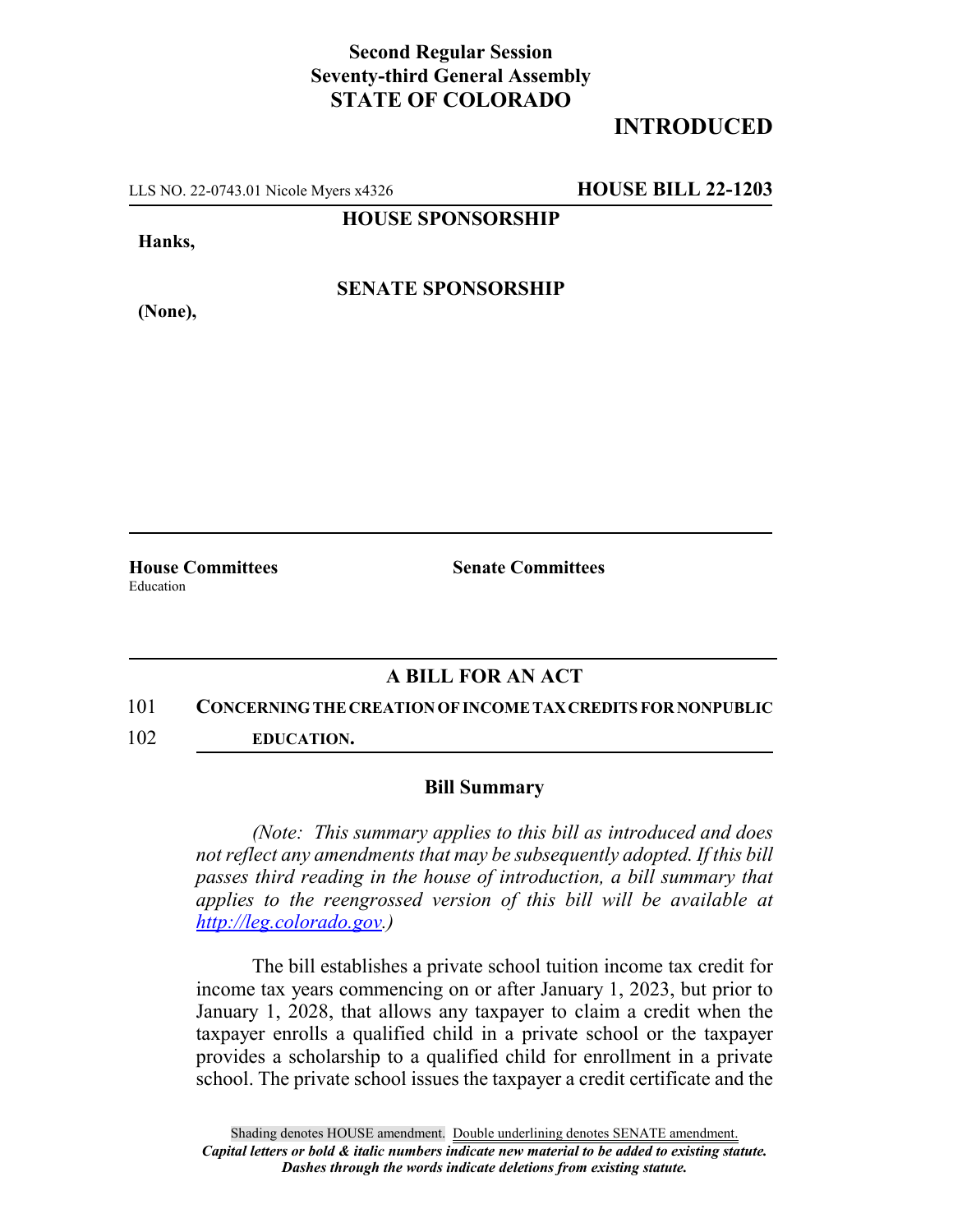amount of the credit is:

- ! For full-time attendance, an amount equal to either the tuition paid or the scholarship provided to a qualified child, as applicable, or 50% of the previous year's state average per pupil revenues, whichever is less; and
- ! For half-time attendance, an amount equal to either the tuition paid or the scholarship provided to a qualified child, as applicable, or 25% of the previous year's state average per pupil revenues, whichever is less.

The bill also establishes an income tax credit for income tax years commencing on or after January 1, 2023, but prior to January 1, 2028, that allows any taxpayer who uses home-based education for a qualified child to claim an income tax credit in an amount equal to:

- \$1,500 for a taxpayer who uses home-based education for a qualified child who was enrolled on a full-time basis in a public school in the state prior to being taught at home; and
- \$750 for a taxpayer who uses home-based education for a qualified child who was enrolled on a half-time basis in a public school in the state prior to being taught at home.

Both credits may be carried forward for 3 years but may not be refunded. In addition, the credits may be transferred, subject to certain limitations.

| 1  | Be it enacted by the General Assembly of the State of Colorado:       |
|----|-----------------------------------------------------------------------|
| 2  | <b>SECTION 1. Short title.</b> The short title of this section is the |
| 3  | "Quality Education and Budget Reduction Act".                         |
| 4  | <b>SECTION 2.</b> In Colorado Revised Statutes, add 39-22-543 and     |
| 5  | 39-22-544 as follows:                                                 |
| 6  | 39-22-543. Private school tuition income tax credit - rules - tax     |
| 7  | preference performance statement - legislative declaration -          |
| 8  | <b>definitions.</b> (1) (a) THE GENERAL ASSEMBLY HEREBY FINDS AND     |
| 9  | DECLARES THAT:                                                        |
| 10 | (I) EVERY STUDENT IN THE STATE OF COLORADO SHOULD HAVE AS             |
| 11 | MUCH ACCESS AS POSSIBLE TO THE EDUCATIONAL FORMATS THAT BEST FIT      |
| 12 | THEIR NEEDS AND LEARNING STYLES;                                      |
| 13 | (II) PRIVATE SCHOOLS CAN OFTEN BEST MEET THOSE NEEDS FOR              |
|    |                                                                       |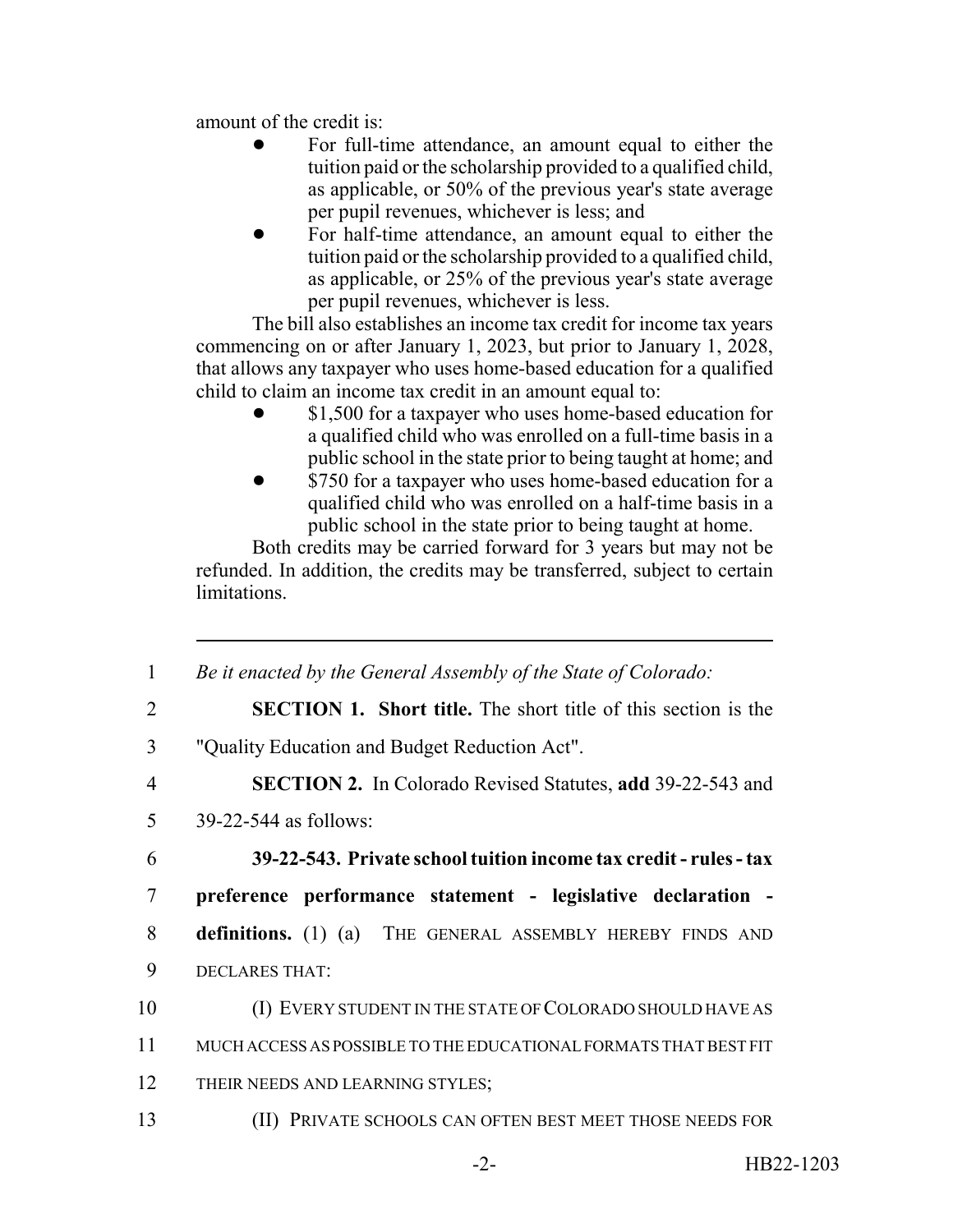MANY COLORADO STUDENTS;

 (III) PUBLIC MONEY FOR EDUCATION IS LIMITED AND SHOULD BE DIRECTED TO THE MOST COST-EFFICIENT MEANS OF DELIVERING EDUCATIONAL OPPORTUNITIES FOR ALL COLORADO STUDENTS; AND

 (IV) PARENTS HAVE THE FUNDAMENTAL RIGHT AND RESPONSIBILITY TO DIRECT THE EDUCATION OF THEIR CHILDREN.

 (b) IN ACCORDANCE WITH SECTION 39-21-304 (1), WHICH REQUIRES EACH BILL THAT CREATES A NEW TAX EXPENDITURE TO INCLUDE A TAX PREFERENCE PERFORMANCE STATEMENT AS PART OF A STATUTORY LEGISLATIVE DECLARATION, THE GENERAL ASSEMBLY HEREBY FINDS AND DECLARES THAT THE PURPOSES OF THE TAX EXPENDITURE CREATED IN 12 SUBSECTION (3) OF THIS SECTION ARE TO:

 (I) PROVIDE TAX RELIEF FOR CERTAIN BUSINESSES OR INDIVIDUALS, SPECIFICALLY BUSINESSES OR INDIVIDUALS THAT ENROLL A QUALIFIED CHILD IN A PRIVATE SCHOOL OR THAT PROVIDE A SCHOLARSHIP TO A QUALIFIED CHILD FOR ENROLLMENT IN A PRIVATE SCHOOL; AND

 (II) GIVE PARENTS AND STUDENTS MORE EDUCATIONAL CHOICES WHILE OPTIMIZING THE USE OF PUBLIC MONEY DESIGNATED FOR EDUCATIONAL PURPOSES.

**(c)** THE GENERAL ASSEMBLY AND THE STATE AUDITOR SHALL MEASURE THE EFFECTIVENESS OF THE TAX CREDIT IN ACHIEVING THE 22 PURPOSES SPECIFIED IN SUBSECTION (1)(b) OF THIS SECTION BASED ON THE NUMBER OF QUALIFIED CHILDREN WHO ARE ENROLLED IN A PRIVATE SCHOOL FOR THE FIRST TIME IN THE APPLICABLE SCHOOL YEAR. THE DEPARTMENT OF EDUCATION SHALL PROVIDE THE STATE AUDITOR WITH AVAILABLE INFORMATION THAT WILL ASSIST THE STATE AUDITOR'S MEASUREMENT.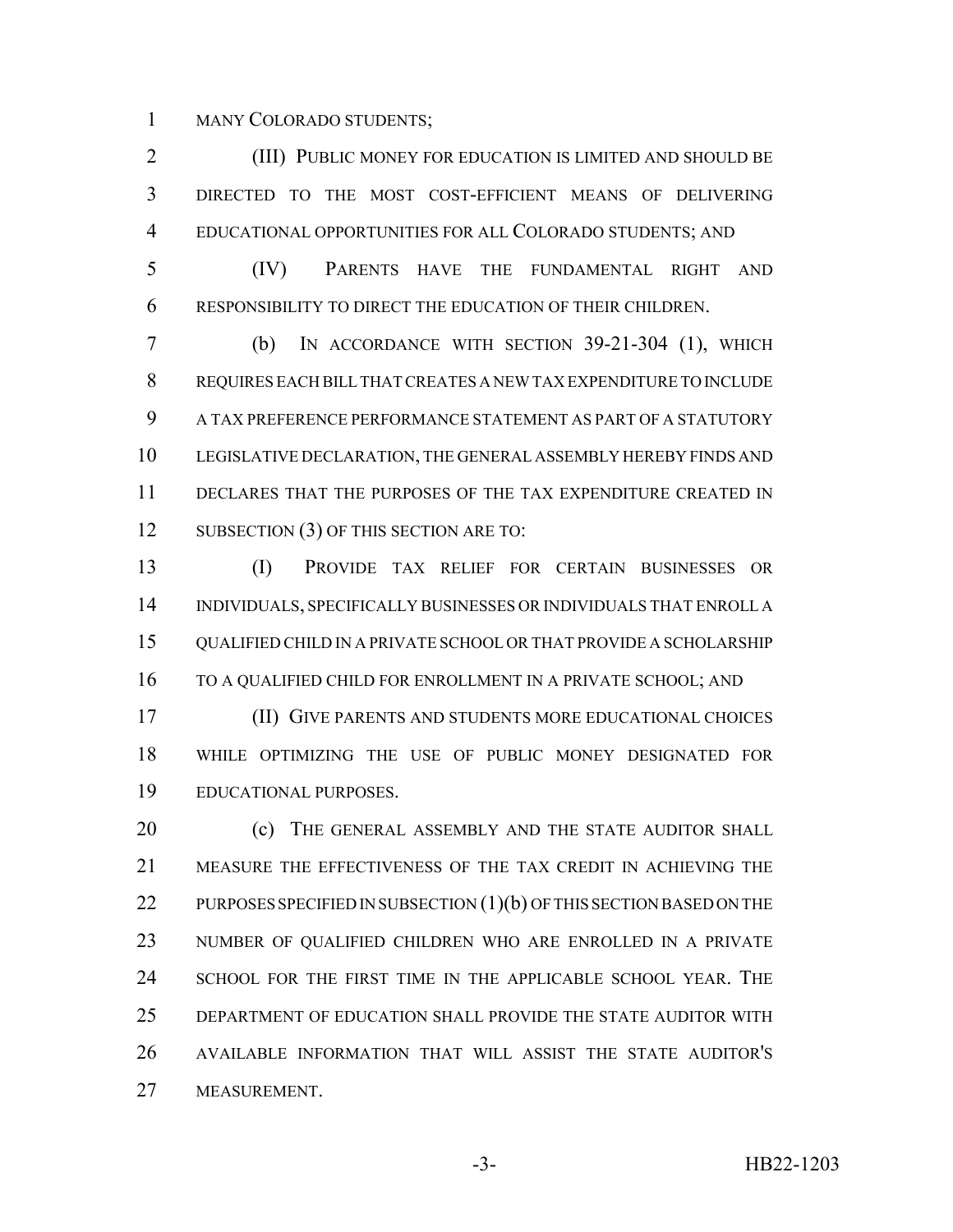(2) AS USED IN THIS SECTION, UNLESS THE CONTEXT OTHERWISE REQUIRES:

 (a) "CREDIT CERTIFICATE" MEANS A STATEMENT ISSUED BY A PRIVATE SCHOOL CERTIFYING THAT A CHILD ENROLLED IN THE PRIVATE SCHOOL IS A QUALIFIED CHILD AND THAT THE TAXPAYER IS ENTITLED TO AN INCOME TAX CREDIT AS SPECIFIED IN THIS SECTION.

(b) "DEPARTMENT" MEANS THE DEPARTMENT OF REVENUE.

 (c) "PRIVATE SCHOOL" HAS THE SAME MEANING AS SET FORTH IN SECTION 22-30.5-103 (6.5).

 (d) (I) "QUALIFIED CHILD" MEANS A DEPENDENT CHILD ENROLLED ON A FULL-TIME BASIS, AS DESCRIBED IN STATE BOARD OF EDUCATION RULES, IN A PUBLIC SCHOOL IN THE STATE FOR THE SCHOOL YEAR PRIOR TO ENROLLMENT IN A PRIVATE SCHOOL OR A DEPENDENT CHILD WHO WAS NOT OLD ENOUGH TO ENROLL IN A KINDERGARTEN THROUGH TWELFTH GRADE PROGRAM IN THE SCHOOL YEAR PRIOR TO ENROLLMENT IN A PRIVATE 16 SCHOOL, BUT DOES NOT INCLUDE:

 (A) A CHILD ENROLLED IN A PRIVATE SCHOOL IN THE STATE FOR 18 THE SCHOOL YEAR PRIOR TO THE EFFECTIVE DATE OF THIS SECTION; OR (B) A CHILD TAUGHT AT HOME IN THE STATE AS OF THE EFFECTIVE 20 DATE OF THIS SECTION.

**(II)** ONCE A CHILD IS A QUALIFIED CHILD AS SPECIFIED IN 22 SUBSECTION  $(2)(d)(I)$  OF THIS SECTION, THE CHILD REMAINS A QUALIFIED CHILD SO LONG AS THE CHILD REMAINS ENROLLED IN A PRIVATE SCHOOL 24 IN THE STATE IN A KINDERGARTEN THROUGH TWELFTH GRADE PROGRAM. (e) "STATE AVERAGE PER PUPIL REVENUES" HAS THE SAME MEANING AS SET FORTH IN SECTION 22-54-103 (12).

(f) "TAXPAYER" MEANS A RESIDENT INDIVIDUAL OR A DOMESTIC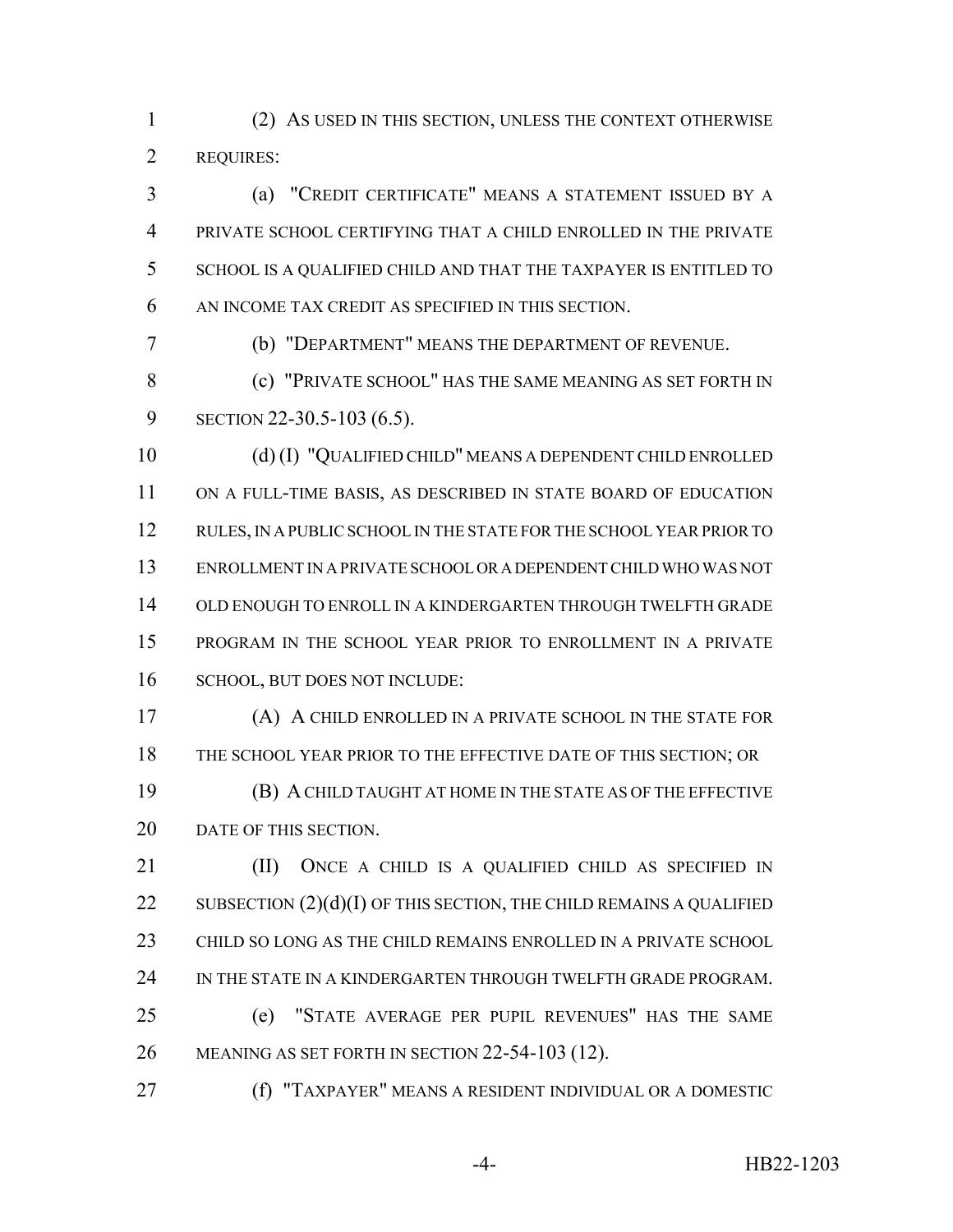OR FOREIGN CORPORATION SUBJECT TO THE PROVISIONS OF PART 3 OF THIS ARTICLE 22, A PARTNERSHIP, LIMITED LIABILITY COMPANY, S CORPORATION, OR OTHER SIMILAR PASS-THROUGH ENTITY, ESTATE, OR TRUST, AND A PARTNER, MEMBER, AND SUBCHAPTER S SHAREHOLDER OF SUCH A PASS-THROUGH ENTITY.

 (3) (a) (I) FOR INCOME TAX YEARS COMMENCING ON OR AFTER JANUARY 1, 2023, BUT PRIOR TO JANUARY 1, 2028, A PRIVATE SCHOOL SHALL ISSUE A CREDIT CERTIFICATE TO ANY TAXPAYER THAT ENROLLS A QUALIFIED CHILD IN THE PRIVATE SCHOOL OR THAT PROVIDES A 10 SCHOLARSHIP TO A QUALIFIED CHILD FOR ENROLLMENT IN THE PRIVATE SCHOOL. THE CREDIT CERTIFICATE ALLOWS THE TAXPAYER TO CLAIM AN INCOME TAX CREDIT WITH RESPECT TO THE INCOME TAXES IMPOSED BY THIS ARTICLE 22.

 (II) A TAXPAYER THAT ENROLLS A QUALIFIED CHILD IN A PRIVATE 15 SCHOOL OR THAT PROVIDES A SCHOLARSHIP TO A QUALIFIED CHILD FOR ENROLLMENT IN A PRIVATE SCHOOL DURING THE 2022-23 STATE FISCAL YEAR OR ANY STATE FISCAL YEAR THEREAFTER THOUGH STATE FISCAL YEAR 2026-27, IS ELIGIBLE FOR THE INCOME TAX CREDIT SPECIFIED IN SUBSECTION (3)(a)(I) OF THIS SECTION FOR THE INCOME TAX YEAR COMMENCING DURING THE STATE FISCAL YEAR IN WHICH THE QUALIFIED CHILD IS ENROLLED OR IN WHICH THE SCHOLARSHIP IS OFFERED; EXCEPT THAT A QUALIFIED CHILD SHALL NOT GENERATE AN INCOME TAX CREDIT IN THE SAME INCOME TAX YEAR FOR BOTH A TAXPAYER THAT ENROLLS THE QUALIFIED CHILD IN A PRIVATE SCHOOL AND A TAXPAYER THAT 25 PROVIDES A SCHOLARSHIP TO THE QUALIFIED CHILD FOR ENROLLMENT IN A PRIVATE SCHOOL.

- 
- (b) A PRIVATE SCHOOL SHALL ISSUE ANY CREDIT CERTIFICATES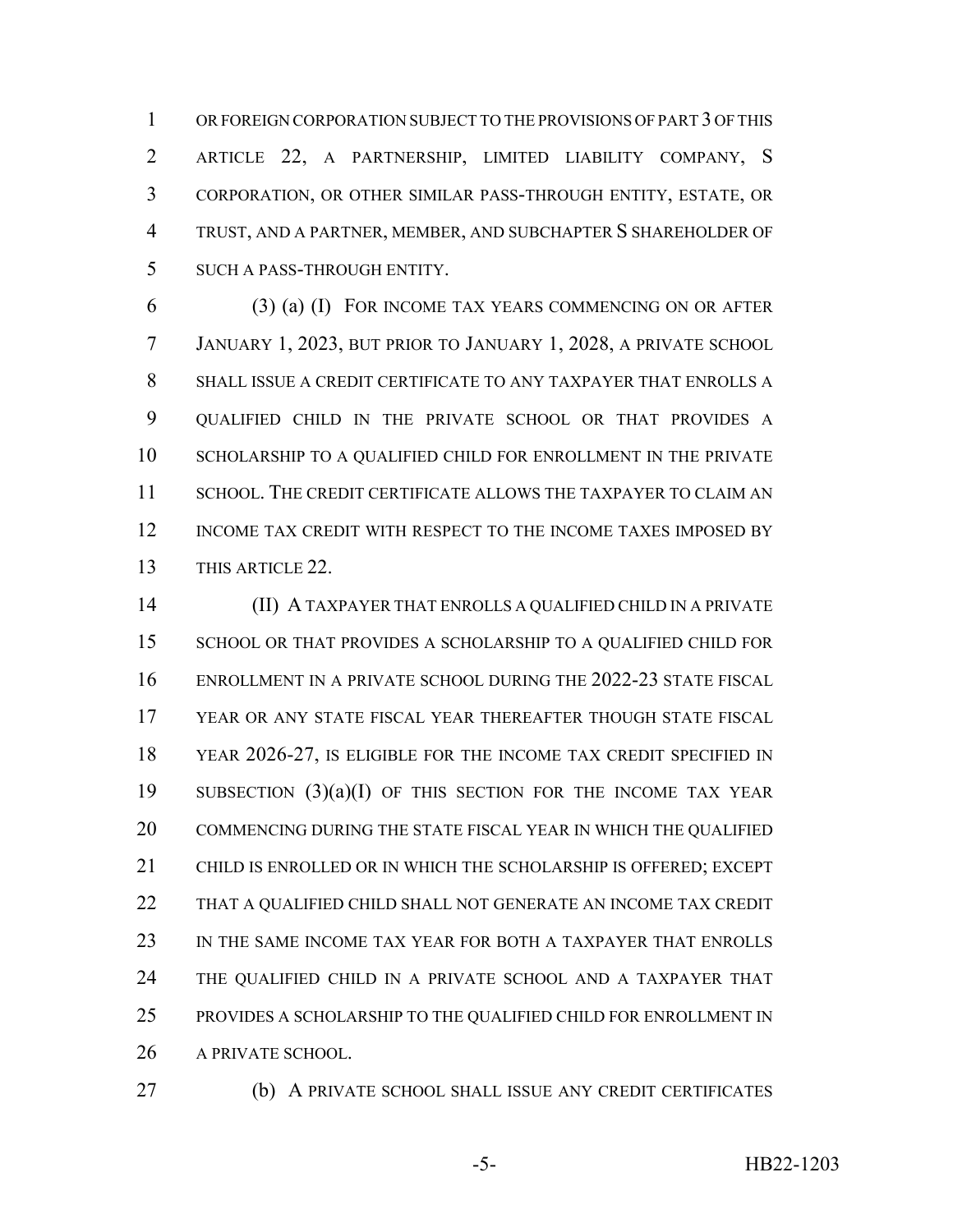PURSUANT TO SUBSECTION (3)(a) OF THIS SECTION UPON APPLICATION FOR 2 A CREDIT BY A TAXPAYER.

 (c) (I) (A) FOR ANY QUALIFIED CHILD ATTENDING A PRIVATE SCHOOL ON A FULL-TIME BASIS AS DESCRIBED IN THE STATE BOARD OF EDUCATION RULES, THE AMOUNT OF THE CREDIT AUTHORIZED IN THIS SECTION EQUALS EITHER THE AMOUNT OF TUITION PAID FOR THE QUALIFIED CHILD OR THE AMOUNT OF THE SCHOLARSHIP PROVIDED TO A QUALIFIED CHILD, AS APPLICABLE, OR FIFTY PERCENT OF THE PREVIOUS FISCAL YEAR'S STATE AVERAGE PER PUPIL REVENUES, WHICHEVER IS LESS. (B) FOR ANY QUALIFIED CHILD ATTENDING A PRIVATE SCHOOL ON A HALF-TIME BASIS AS DESCRIBED IN THE STATE BOARD OF EDUCATION 12 RULES, THE AMOUNT OF THE CREDIT AUTHORIZED IN THIS SECTION EQUALS

 EITHER THE AMOUNT OF TUITION PAID FOR THE QUALIFIED CHILD OR THE AMOUNT OF THE SCHOLARSHIP PROVIDED TO A QUALIFIED CHILD, AS APPLICABLE, OR TWENTY-FIVE PERCENT OF THE PREVIOUS FISCAL YEAR'S STATE AVERAGE PER PUPIL REVENUES, WHICHEVER IS LESS.

 (II) ON JANUARY 15, 2023, AND ON EVERY JANUARY 15 THEREAFTER, THE DEPARTMENT OF EDUCATION SHALL PROVIDE THE STATE AVERAGE PER PUPIL REVENUES FOR THE PRIOR FISCAL YEAR TO THE DEPARTMENT.

21 (d) THE TAXPAYER SHALL SUBMIT THE CREDIT CERTIFICATE TO THE DEPARTMENT WITH THE TAXPAYER'S INCOME TAX RETURN FOR THAT TAX YEAR.

 (4) IF THE CREDIT ALLOWED IN THIS SECTION EXCEEDS THE INCOME TAXES OTHERWISE DUE ON THE TAXPAYER'S INCOME, THE AMOUNT OF THE CREDIT NOT USED AS AN OFFSET AGAINST INCOME TAXES MAY BE CARRIED FORWARD AS A TAX CREDIT AGAINST SUBSEQUENT YEARS' INCOME TAX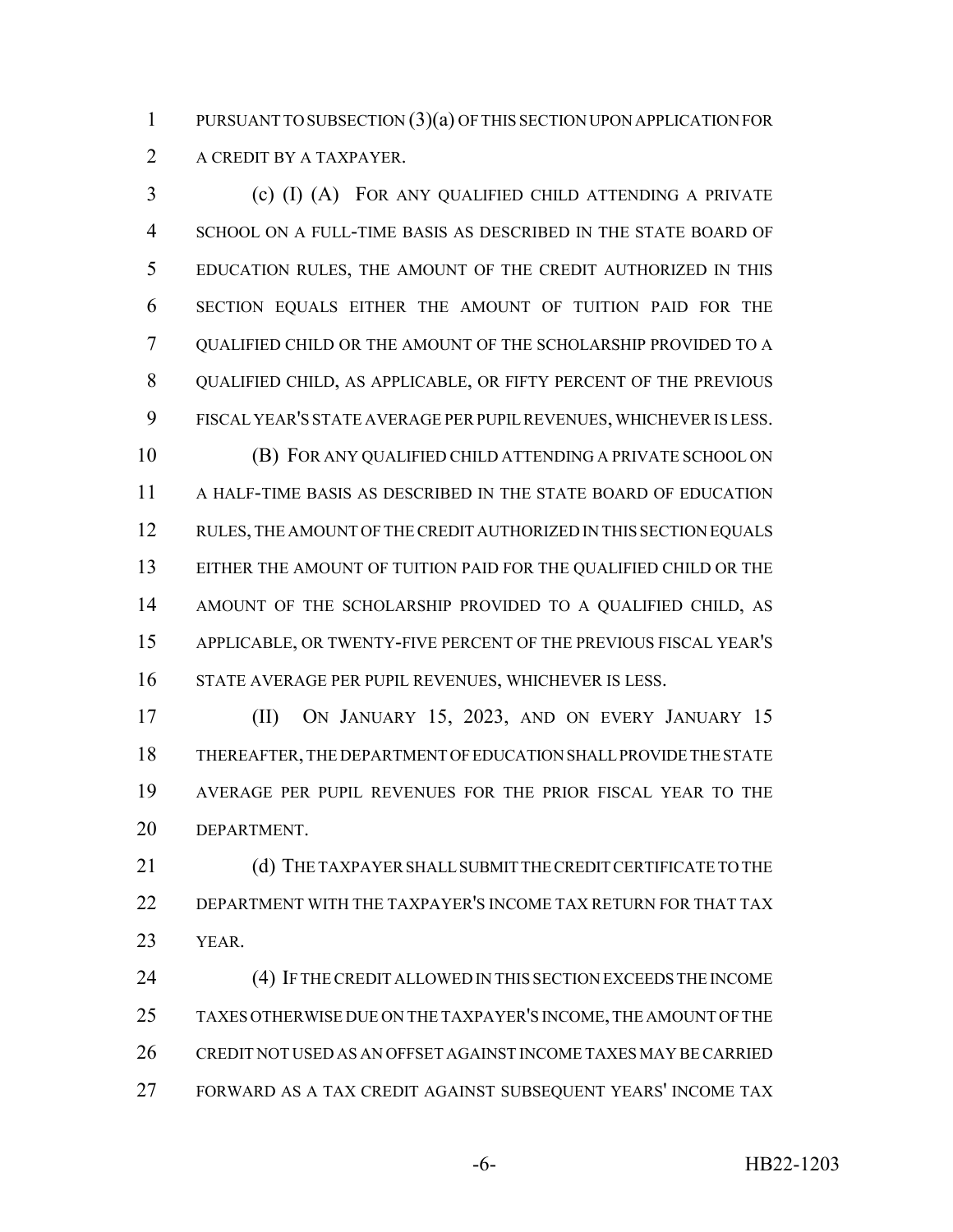LIABILITY FOR A PERIOD NOT EXCEEDING THREE YEARS AND SHALL BE APPLIED FIRST TO THE EARLIEST YEARS POSSIBLE.ANY CREDIT REMAINING AFTER SAID PERIOD MAY NOT BE REFUNDED OR CREDITED TO THE TAXPAYER.

 (5) A TAXPAYER MAY TRANSFER ALL OR A PORTION OF A TAX CREDIT GRANTED PURSUANT TO SUBSECTION (3) OF THIS SECTION TO ANOTHER TAXPAYER FOR SUCH OTHER TAXPAYER, AS TRANSFEREE, TO APPLY AS A CREDIT AGAINST THE TAXES IMPOSED BY THIS ARTICLE 22 SUBJECT TO THE FOLLOWING LIMITATIONS:

 (a) THE TAXPAYER MAY ONLY TRANSFER SUCH PORTION OF THE TAX CREDIT AS THE TAXPAYER HAS NOT APPLIED AGAINST THE INCOME 12 TAXES IMPOSED BY THIS ARTICLE 22;

 (b) THE TAXPAYER MAY NOT TRANSFER A PRORATED PORTION OF 14 THE TAX CREDIT TO MORE THAN ONE TRANSFEREE;

 (c) A TRANSFEREE MAY NOT ELECT TO HAVE ANY TRANSFERRED CREDIT REFUNDED;

 (d) FOR ANY TAX YEAR IN WHICH A TAX CREDIT IS TRANSFERRED PURSUANT TO THIS SUBSECTION (5), BOTH THE TAXPAYER AND THE TRANSFEREE SHALL FILE WRITTEN STATEMENTS WITH THEIR INCOME TAX RETURNS SPECIFYING THE AMOUNT OF THE TAX CREDIT THAT HAS BEEN TRANSFERRED. A TRANSFEREE MAY NOT CLAIM A CREDIT TRANSFERRED 22 PURSUANT TO THIS SUBSECTION (5) UNLESS THE TAXPAYER'S WRITTEN STATEMENT VERIFIES THE AMOUNT OF THE TAX CREDIT CLAIMED BY THE TRANSFEREE.

 (e) TO THE EXTENT THAT A TRANSFEREE PAID VALUE FOR THE TRANSFER OF A CREDIT ALLOWED PURSUANT TO THIS SECTION TO SUCH TRANSFEREE, THE TRANSFEREE SHALL BE DEEMED TO HAVE USED THE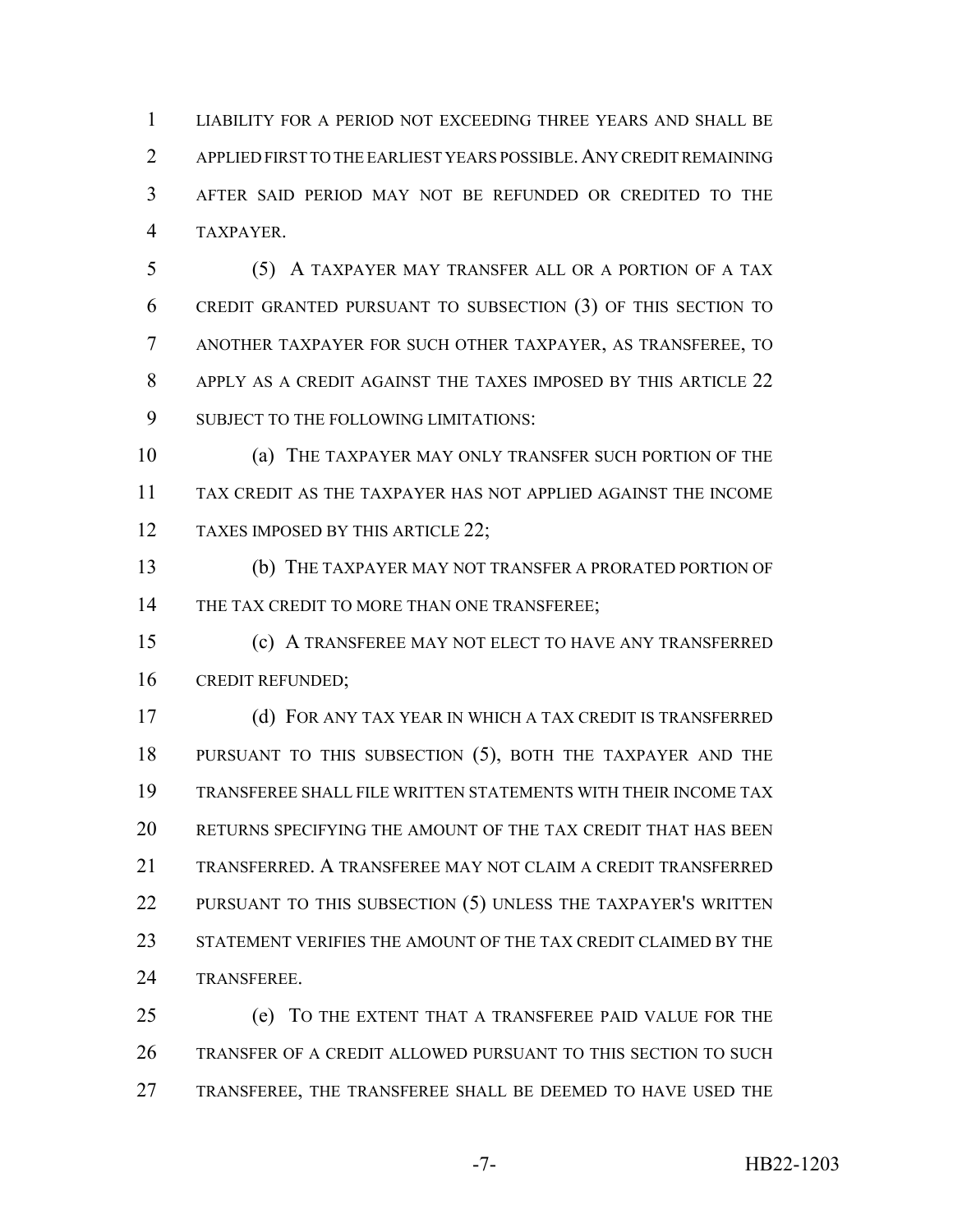CREDIT TO PAY, IN WHOLE OR IN PART, THE INCOME TAX OBLIGATION 2 IMPOSED ON THE TRANSFEREE UNDER THIS ARTICLE 22, AND TO SUCH EXTENT THE TRANSFEREE'S USE OF A TAX CREDIT FROM A TRANSFEROR UNDER THIS SECTION TO PAY TAXES OWED SHALL NOT BE DEEMED A REDUCTION IN THE AMOUNT OF INCOME TAXES IMPOSED BY THIS ARTICLE 22 ON THE TRANSFEREE;

 (f) THE TRANSFEREE AND THE TRANSFEROR SHALL BOTH SUBMIT TO THE DEPARTMENT, IN A FORM AND MANNER TO BE DETERMINED BY THE DEPARTMENT, A STATEMENT THAT THE TRANSFEREE PURCHASED THE TAX 10 CREDIT FROM THE TRANSFEROR:

 (g) A TRANSFEREE OF A TAX CREDIT SHALL PURCHASE THE CREDIT 12 PRIOR TO THE DUE DATE IMPOSED BY THIS ARTICLE 22, NOT INCLUDING ANY EXTENSIONS, FOR FILING THE TRANSFEREE'S INCOME TAX RETURN;

 (h) A TAX CREDIT HELD BY AN INDIVIDUAL EITHER DIRECTLY OR AS A RESULT OF A DONATION BY A PASS-THROUGH ENTITY, BUT NOT A TAX CREDIT HELD BY A TRANSFEREE UNLESS USED BY THE TRANSFEREE'S ESTATE FOR TAXES OWED BY THE ESTATE, SURVIVES THE DEATH OF THE INDIVIDUAL AND MAY BE CLAIMED OR TRANSFERRED BY THE DECEDENT'S ESTATE;

 (i) THE TAXPAYER WHO CLAIMED A TAX CREDIT PURSUANT TO SUBSECTION (3) OF THIS SECTION AND TRANSFERRED THE CREDIT 22 PURSUANT TO THIS SUBSECTION (5) IS THE TAX MATTERS REPRESENTATIVE IN ALL MATTERS WITH RESPECT TO THE CREDIT. THE TAX MATTERS REPRESENTATIVE IS RESPONSIBLE FOR REPRESENTING AND BINDING THE TRANSFEREES WITH RESPECT TO ALL ISSUES AFFECTING THE CREDIT, INCLUDING, BUT NOT LIMITED TO, NOTIFICATIONS AND CORRESPONDENCE FROM AND WITH THE DEPARTMENT, AUDIT EXAMINATIONS, REFUNDS,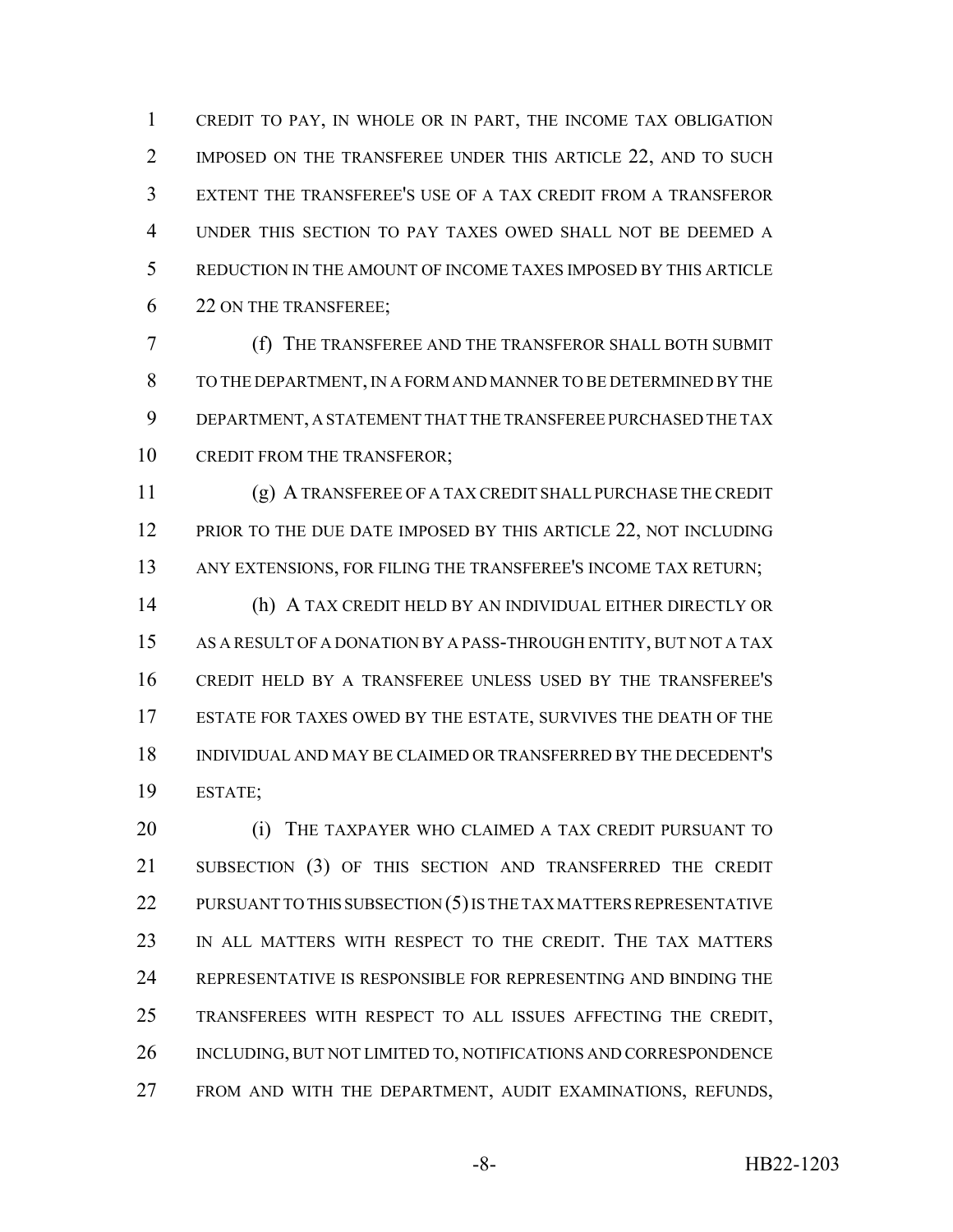SETTLEMENT AGREEMENTS, AND THE STATUTE OF LIMITATIONS. THE TRANSFEREE IS SUBJECT TO THE SAME STATUTE OF LIMITATIONS WITH RESPECT TO THE CREDIT AS THE TRANSFEROR OF THE CREDIT.

 (j) FINAL RESOLUTION OF DISPUTES REGARDING THE TAX CREDIT BETWEEN THE DEPARTMENT AND THE TAX MATTERS REPRESENTATIVE, INCLUDING FINAL DETERMINATIONS, COMPROMISES, PAYMENT OF ADDITIONAL TAXES OR REFUNDS DUE, AND ADMINISTRATIVE AND JUDICIAL DECISIONS, IS BINDING ON TRANSFEREES.

 (6) IF A TAXPAYER RECEIVING A CREDIT ALLOWED IN THIS SECTION IS A PARTNERSHIP, LIMITED LIABILITY COMPANY, S CORPORATION, OR SIMILAR PASS-THROUGH ENTITY, THE TAXPAYER MAY ALLOCATE THE CREDIT AMONG ITS PARTNERS, SHAREHOLDERS, MEMBERS, OR OTHER CONSTITUENT TAXPAYERS IN ANY MANNER AGREED TO BY THE PARTNERS, SHAREHOLDERS, MEMBERS, OR OTHER CONSTITUENT TAXPAYERS. THE TAXPAYER SHALL CERTIFY TO THE DEPARTMENT THE AMOUNT OF THE CREDIT ALLOCATED TO EACH PARTNER, SHAREHOLDER, MEMBER, OR OTHER CONSTITUENT TAXPAYER. EACH PARTNER, SHAREHOLDER, MEMBER, OR OTHER CONSTITUENT TAXPAYER MAY CLAIM THE AMOUNT 19 SUBJECT TO ANY RESTRICTIONS SET FORTH IN THIS SECTION.

 (7) NO LATER THAN DECEMBER 15, 2023, AND NO LATER THAN DECEMBER 15 OF EACH YEAR THEREAFTER, EACH PRIVATE SCHOOL THAT ISSUES A CREDIT CERTIFICATE SHALL PROVIDE THE DEPARTMENT WITH AN ELECTRONIC REPORT OF ANY CREDIT CERTIFICATE ISSUED FOR THAT INCOME TAX YEAR THAT INCLUDES THE FOLLOWING INFORMATION:

(a) THE TAXPAYER'S NAME;

**(b)** THE TAXPAYER'S COLORADO ACCOUNT NUMBER OR SOCIAL SECURITY NUMBER; AND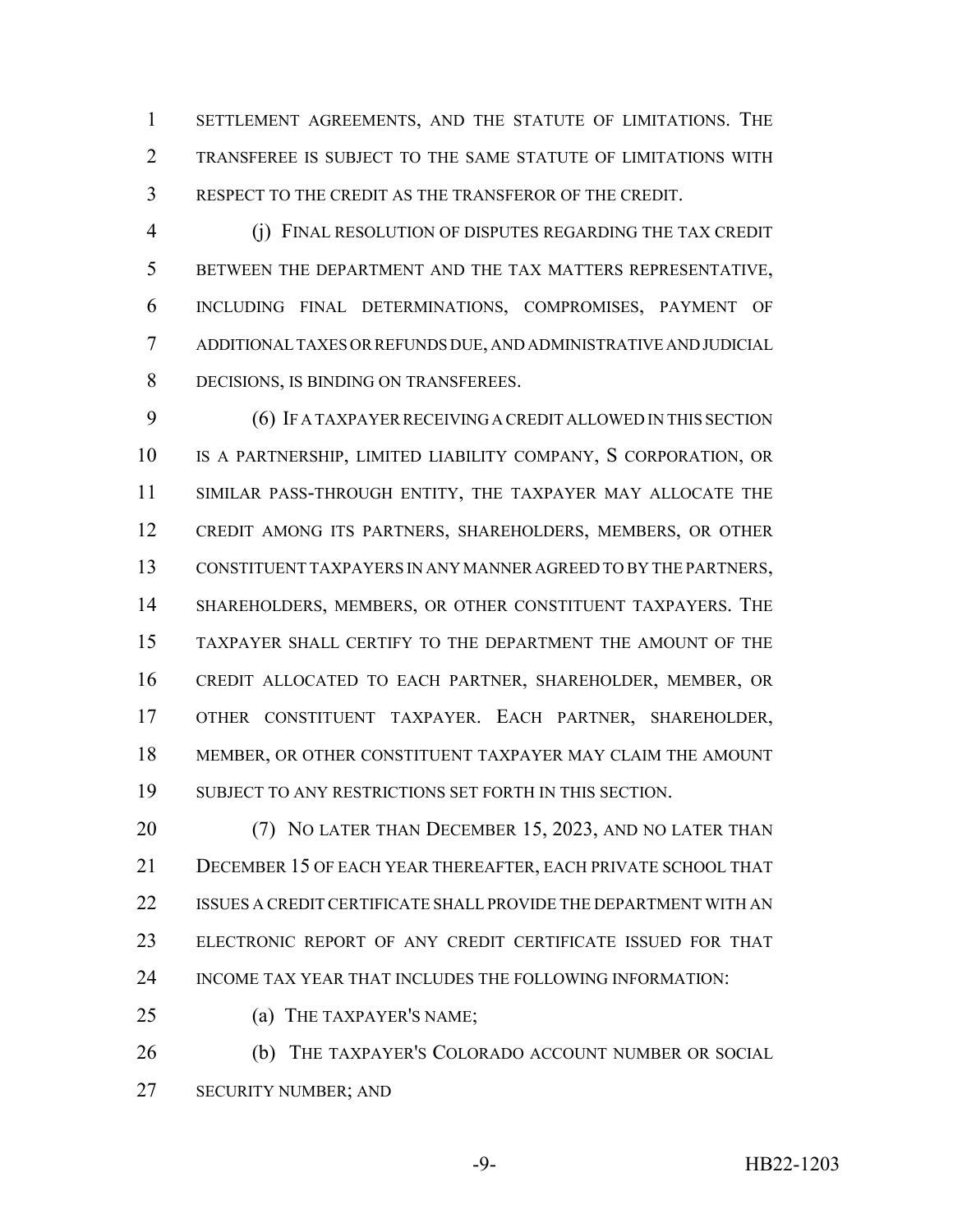(c) ANY ASSOCIATED TAXPAYERS' NAMES AND COLORADO ACCOUNT NUMBERS OR SOCIAL SECURITY NUMBERS IF THE CREDIT ALLOWED IN THIS SECTION IS ALLOCATED FROM A PASS-THROUGH ENTITY PURSUANT TO SUBSECTION (6) OF THIS SECTION.

 **39-22-544. Credit for taxpayers that use home-based education for a qualified child - rules - tax preference performance statement - legislative declaration - definitions.** (1) (a) THE GENERAL ASSEMBLY HEREBY FINDS AND DECLARES THAT:

 (I) EVERY STUDENT IN THE STATE OF COLORADO SHOULD HAVE AS MUCH ACCESS AS POSSIBLE TO THE EDUCATIONAL FORMATS THAT BEST FIT 11 THEIR NEEDS AND LEARNING STYLES;

 (II) HOME-BASED EDUCATION CAN BEST MEET THOSE NEEDS FOR MANY COLORADO STUDENTS;

 (III) PUBLIC MONEY FOR EDUCATION IS LIMITED AND SHOULD BE DIRECTED TO THE MOST COST-EFFICIENT MEANS OF DELIVERING EDUCATIONAL OPPORTUNITIES FOR ALL COLORADO STUDENTS; AND

 (IV) PARENTS HAVE THE FUNDAMENTAL RIGHT AND RESPONSIBILITY TO DIRECT THE EDUCATION OF THEIR CHILDREN.

 (b) IN ACCORDANCE WITH SECTION 39-21-304 (1), WHICH REQUIRES EACH BILL THAT CREATES A NEW TAX EXPENDITURE TO INCLUDE 21 A TAX PREFERENCE PERFORMANCE STATEMENT AS PART OF A STATUTORY LEGISLATIVE DECLARATION, THE GENERAL ASSEMBLY HEREBY FINDS AND DECLARES THAT THE PURPOSES OF THE TAX EXPENDITURE CREATED IN 24 SUBSECTION (3) OF THIS SECTION ARE TO:

 (I) PROVIDE TAX RELIEF FOR CERTAIN INDIVIDUALS, SPECIFICALLY 26 INDIVIDUALS THAT USE HOME-BASED EDUCATION FOR A QUALIFIED CHILD; AND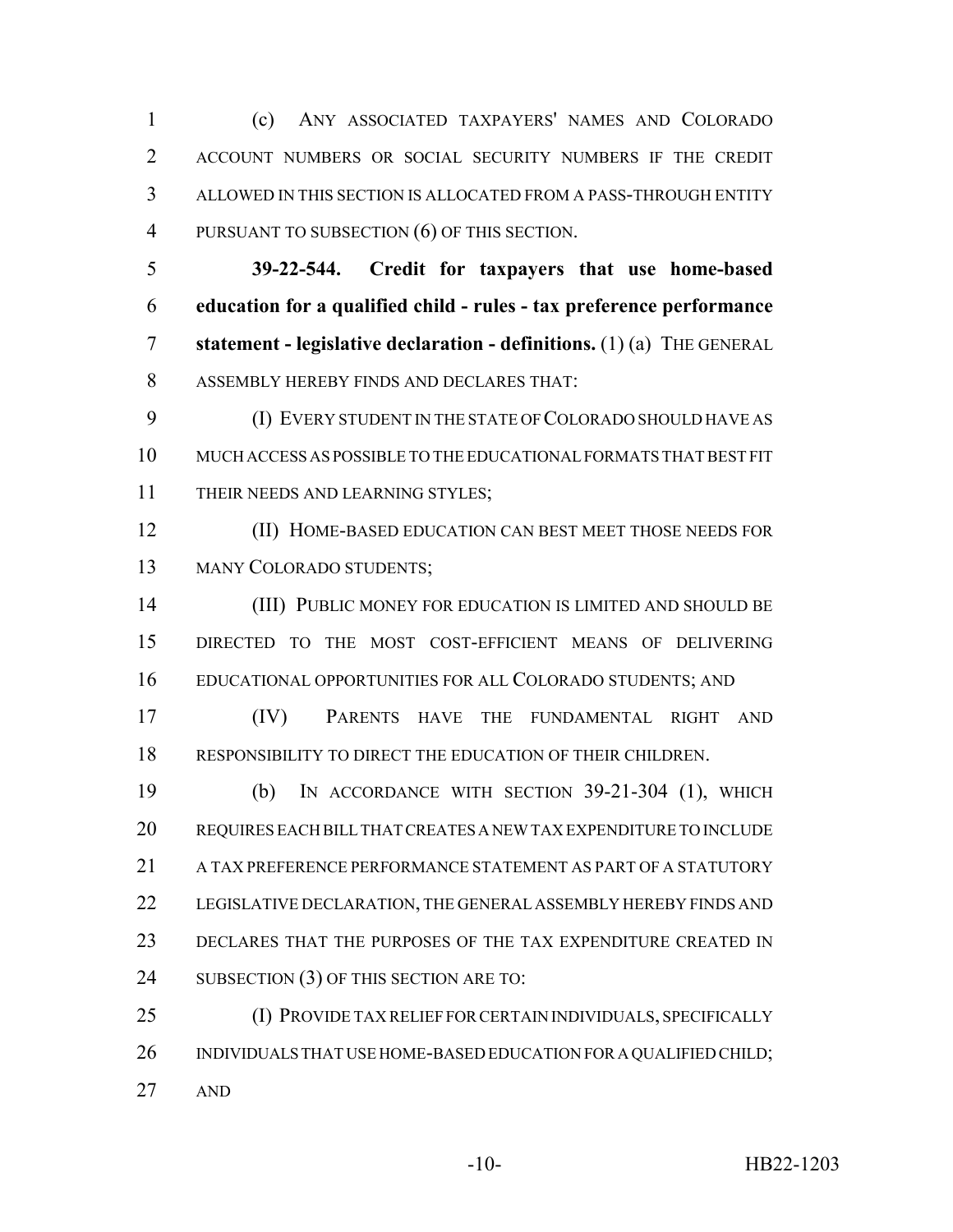(II) GIVE PARENTS AND STUDENTS MORE EDUCATIONAL CHOICES WHILE OPTIMIZING THE USE OF PUBLIC MONEY DESIGNATED FOR EDUCATIONAL PURPOSES.

 (c) THE GENERAL ASSEMBLY AND THE STATE AUDITOR SHALL MEASURE THE EFFECTIVENESS OF THE TAX CREDIT IN ACHIEVING THE PURPOSES SPECIFIED IN SUBSECTION (1)(b) OF THIS SECTION BASED ON THE NUMBER OF QUALIFIED CHILDREN WHO ARE TAUGHT THROUGH HOME-BASED EDUCATION FOR THE FIRST TIME IN THE APPLICABLE SCHOOL YEAR. THE DEPARTMENT OF EDUCATION SHALL PROVIDE THE STATE AUDITOR WITH AVAILABLE INFORMATION THAT WILL ASSIST THE STATE AUDITOR'S MEASUREMENT.

 (2) AS USED IN THIS SECTION, UNLESS THE CONTEXT OTHERWISE REQUIRES:

(a) "DEPARTMENT" MEANS THE DEPARTMENT OF REVENUE.

 (b) "HOME-BASED EDUCATION" MEANS THE EDUCATION OF A QUALIFIED CHILD PURSUANT TO SECTION 22-33-104.5 OR TAUGHT AT 17 HOME UNDER THE SUPERVISION OF A PRIVATE SCHOOL.

 (c) (I) "QUALIFIED CHILD" MEANS A DEPENDENT CHILD ENROLLED ON A FULL-TIME OR HALF-TIME BASIS, AS DESCRIBED IN THE STATE BOARD OF EDUCATION RULES, IN A PUBLIC SCHOOL IN THE STATE FOR THE SCHOOL YEAR PRIOR TO BEING TAUGHT AT HOME OR A DEPENDENT CHILD WHO WAS 22 NOT OLD ENOUGH TO ENROLL IN A KINDERGARTEN THROUGH TWELFTH GRADE PROGRAM IN THE SCHOOL YEAR PRIOR TO BEING TAUGHT AT HOME, BUT DOES NOT INCLUDE A DEPENDENT CHILD WHO IS ENROLLED IN A PRIVATE SCHOOL OR TAUGHT AT HOME IN THE STATE PRIOR TO THE EFFECTIVE DATE OF THIS SECTION.

(II) ONCE A CHILD IS A QUALIFIED CHILD AS SPECIFIED IN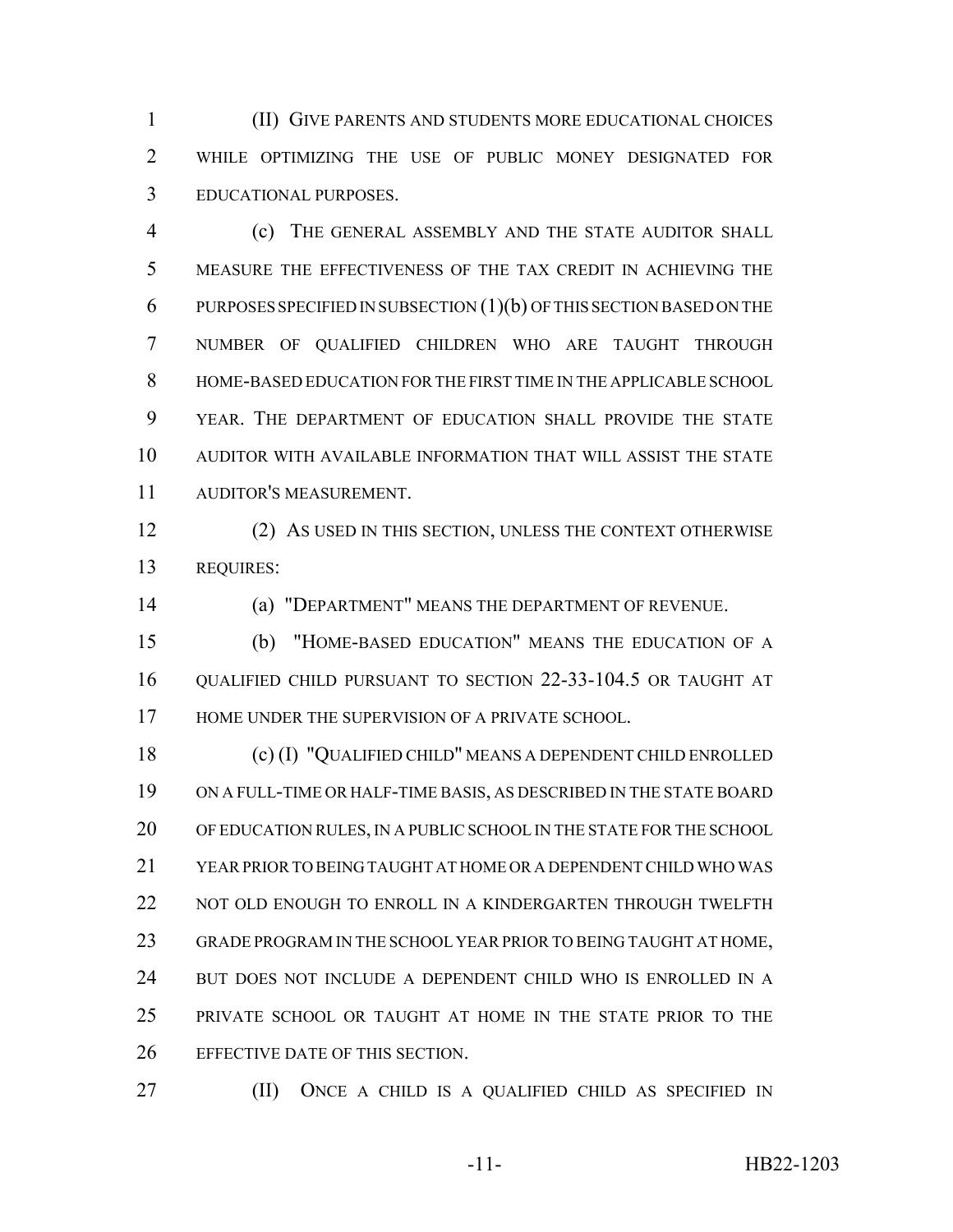1 SUBSECTION  $(2)(c)(I)$  OF THIS SECTION, THE CHILD REMAINS A QUALIFIED CHILD SO LONG AS HE OR SHE CONTINUES TO BE TAUGHT AT HOME IN THE STATE IN A KINDERGARTEN THROUGH TWELFTH GRADE PROGRAM.

 (d) "TAXPAYER" MEANS A RESIDENT INDIVIDUAL OR A DOMESTIC OR FOREIGN CORPORATION SUBJECT TO THE PROVISIONS OF PART 3 OF THIS ARTICLE 22, A PARTNERSHIP, LIMITED LIABILITY COMPANY, S CORPORATION, OR OTHER SIMILAR PASS-THROUGH ENTITY, ESTATE, OR TRUST, AND A PARTNER, MEMBER, AND SUBCHAPTER S SHAREHOLDER OF SUCH PASS-THROUGH ENTITY.

 (3) (a) (I) FOR INCOME TAX YEARS COMMENCING ON OR AFTER 11 JANUARY 1, 2023, BUT PRIOR TO JANUARY 1, 2028, THERE IS ALLOWED AS A CREDIT AGAINST THE INCOME TAXES IMPOSED BY THIS ARTICLE 22 AN 13 AMOUNT EQUAL TO ONE THOUSAND FIVE HUNDRED DOLLARS FOR ANY TAXPAYER WHO USES HOME-BASED EDUCATION FOR A QUALIFIED CHILD WHO WAS ENROLLED ON A FULL-TIME BASIS IN A PUBLIC SCHOOL IN THE STATE PRIOR TO BEING TAUGHT AT HOME OR WHO WAS NOT OLD ENOUGH TO ENROLL IN A KINDERGARTEN THROUGH TWELFTH GRADE PROGRAM IN 18 THE SCHOOL YEAR PRIOR TO BEING TAUGHT AT HOME.

 (II) FOR INCOME TAX YEARS COMMENCING ON OR AFTER JANUARY 20 1, 2023, BUT PRIOR TO JANUARY 1, 2028, THERE IS ALLOWED AS A CREDIT AGAINST THE INCOME TAXES IMPOSED BY THIS ARTICLE 22 AN AMOUNT 22 EQUAL TO SEVEN HUNDRED FIFTY DOLLARS TO ANY TAXPAYER WHO USES HOME-BASED EDUCATION FOR A QUALIFIED CHILD WHO WAS ENROLLED ON A HALF-TIME BASIS IN A PUBLIC SCHOOL IN THE STATE PRIOR TO BEING TAUGHT AT HOME OR WHO WAS NOT OLD ENOUGH TO ENROLL IN A KINDERGARTEN THROUGH TWELFTH GRADE PROGRAM IN THE SCHOOL 27 YEAR PRIOR TO BEING TAUGHT AT HOME.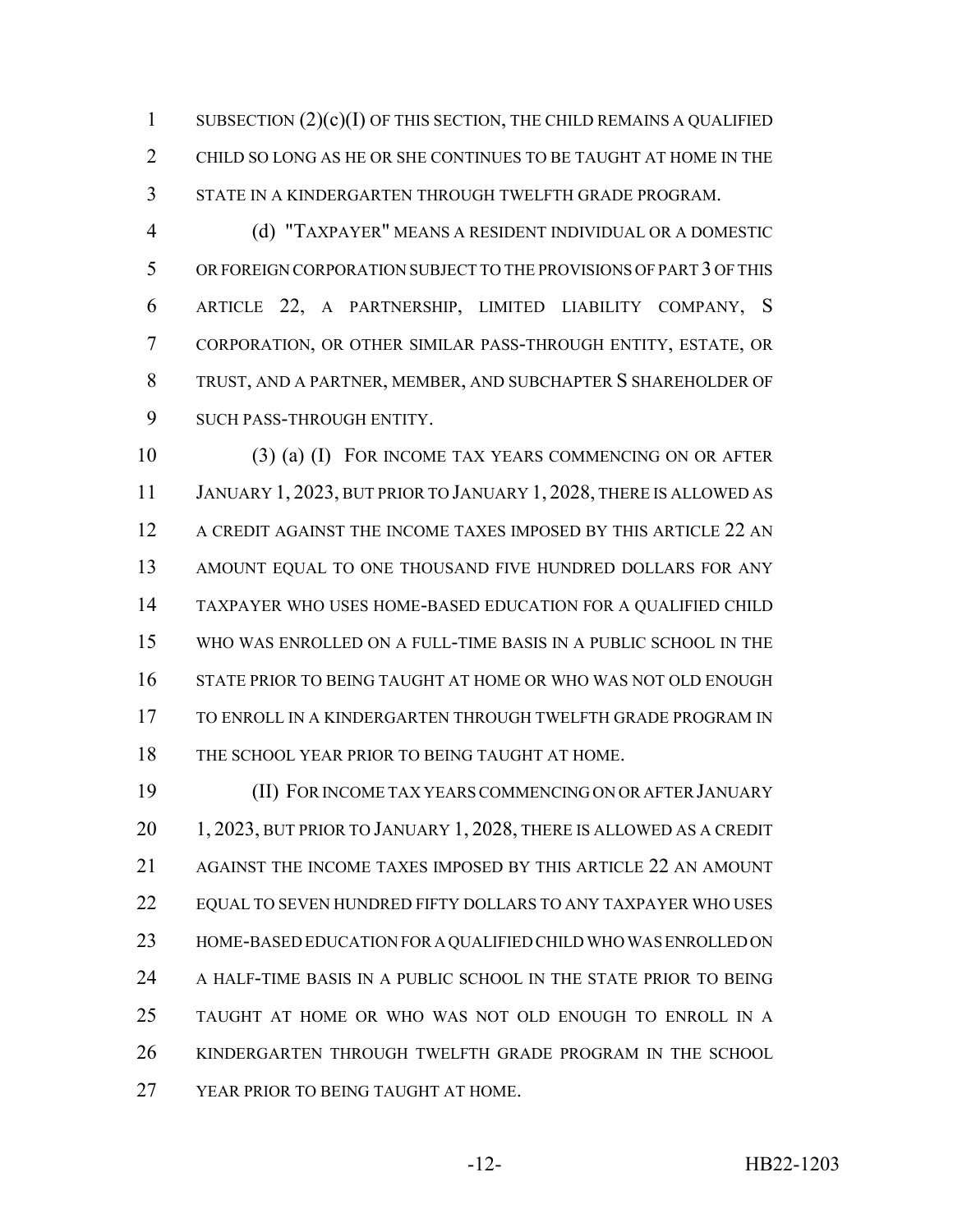(b) A TAXPAYER WHO USES HOME-BASED EDUCATION FOR A 2 QUALIFIED CHILD DURING THE 2022-23 STATE FISCAL YEAR OR ANY STATE FISCAL YEAR THEREAFTER, THROUGH THE 2026-27 FISCAL YEAR, IS ELIGIBLE FOR THE INCOME TAX CREDIT SPECIFIED IN SUBSECTION (3)(a) OF THIS SECTION FOR THE INCOME TAX YEAR COMMENCING DURING THE STATE FISCAL YEAR IN WHICH THE QUALIFIED CHILD IS TAUGHT AT HOME.

 (4) IF THE CREDIT ALLOWED UNDER THIS SECTION EXCEEDS THE INCOME TAXES OTHERWISE DUE ON THE TAXPAYER'S INCOME, THE AMOUNT OF THE CREDIT NOT USED AS AN OFFSET AGAINST INCOME TAXES MAY BE CARRIED FORWARD AS A TAX CREDIT AGAINST SUBSEQUENT YEARS' INCOME TAX LIABILITY FOR A PERIOD NOT EXCEEDING THREE YEARS AND SHALL BE APPLIED FIRST TO THE EARLIEST YEARS POSSIBLE. ANY CREDIT REMAINING AFTER SAID PERIOD MAY NOT BE REFUNDED OR CREDITED TO THE TAXPAYER.

 (5) A TAXPAYER MAY TRANSFER ALL OR A PORTION OF A TAX CREDIT GRANTED PURSUANT TO SUBSECTION (3) OF THIS SECTION TO ANOTHER TAXPAYER FOR SUCH OTHER TAXPAYER, AS TRANSFEREE, TO 18 APPLY AS A CREDIT AGAINST THE TAXES IMPOSED BY THIS ARTICLE 22 SUBJECT TO THE FOLLOWING LIMITATIONS:

**(a) THE TAXPAYER MAY ONLY TRANSFER SUCH PORTION OF THE**  TAX CREDIT AS THE TAXPAYER HAS NOT APPLIED AGAINST THE INCOME 22 TAXES IMPOSED BY THIS ARTICLE 22;

**(b)** THE TAXPAYER MAY NOT TRANSFER A PRORATED PORTION OF 24 THE TAX CREDIT TO MORE THAN ONE TRANSFEREE;

 (c) A TRANSFEREE MAY NOT ELECT TO HAVE ANY TRANSFERRED CREDIT REFUNDED;

**(d) FOR ANY TAX YEAR IN WHICH A TAX CREDIT IS TRANSFERRED**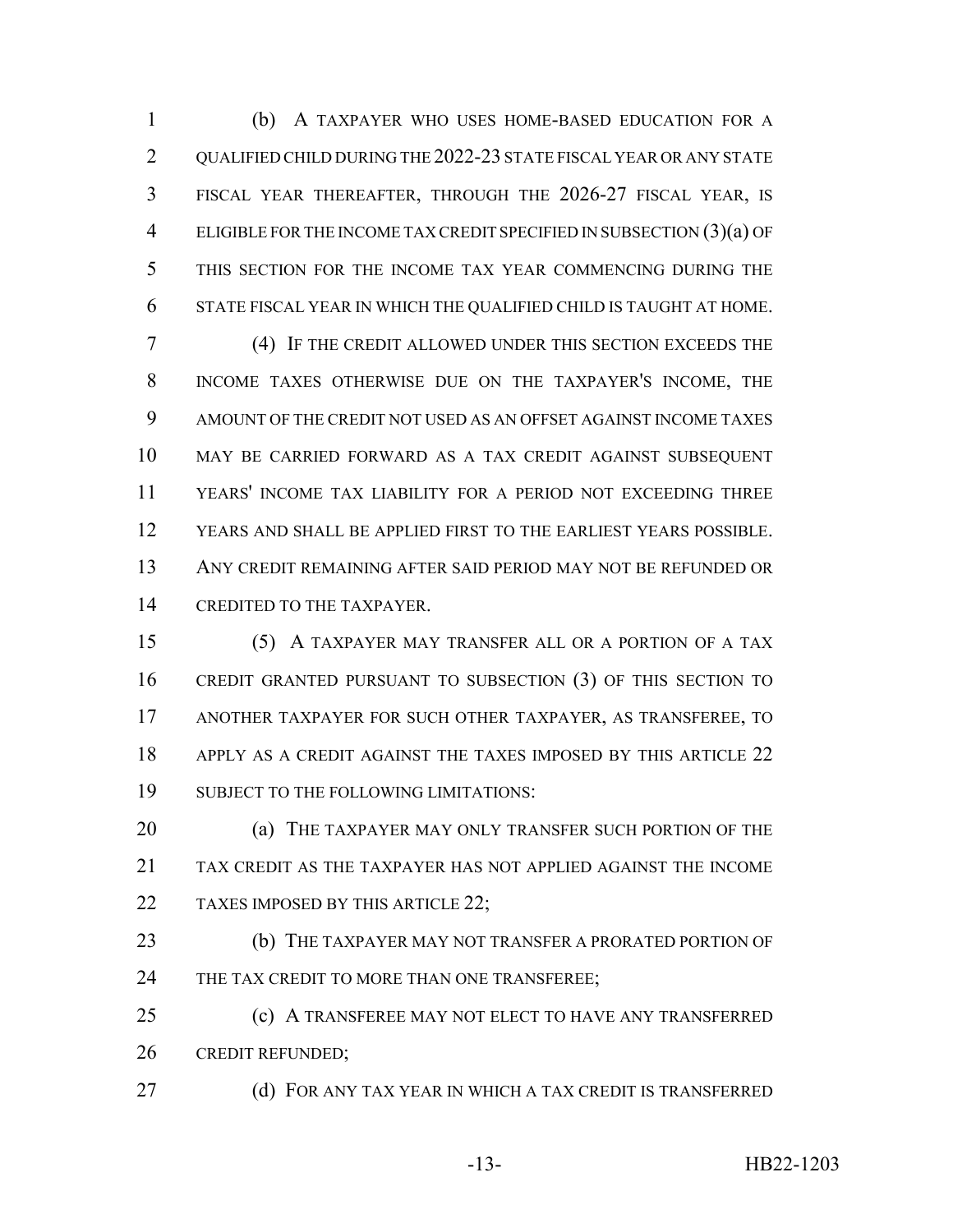PURSUANT TO THIS SUBSECTION (5), BOTH THE TAXPAYER AND THE TRANSFEREE SHALL FILE WRITTEN STATEMENTS WITH THEIR INCOME TAX RETURNS SPECIFYING THE AMOUNT OF THE TAX CREDIT THAT HAS BEEN TRANSFERRED. A TRANSFEREE MAY NOT CLAIM A CREDIT TRANSFERRED PURSUANT TO THIS SUBSECTION (5) UNLESS THE TAXPAYER'S WRITTEN STATEMENT VERIFIES THE AMOUNT OF THE TAX CREDIT CLAIMED BY THE TRANSFEREE.

 (e) TO THE EXTENT THAT A TRANSFEREE PAID VALUE FOR THE TRANSFER OF A CREDIT ALLOWED PURSUANT TO THIS SECTION TO SUCH TRANSFEREE, THE TRANSFEREE SHALL BE DEEMED TO HAVE USED THE CREDIT TO PAY, IN WHOLE OR IN PART, THE INCOME TAX OBLIGATION 12 IMPOSED ON THE TRANSFEREE UNDER THIS ARTICLE 22, AND TO SUCH EXTENT THE TRANSFEREE'S USE OF A TAX CREDIT FROM A TRANSFEROR UNDER THIS SECTION TO PAY TAXES OWED SHALL NOT BE DEEMED A REDUCTION IN THE AMOUNT OF INCOME TAXES IMPOSED BY THIS ARTICLE 16 22 ON THE TRANSFEREE;

 (f) THE TRANSFEREE AND THE TRANSFEROR SHALL BOTH SUBMIT TO THE DEPARTMENT, IN A FORM AND MANNER TO BE DETERMINED BY THE DEPARTMENT, A STATEMENT THAT THE TRANSFEREE PURCHASED THE TAX 20 CREDIT FROM THE TRANSFEROR;

 (g) A TRANSFEREE OF A TAX CREDIT SHALL PURCHASE THE CREDIT 22 PRIOR TO THE DUE DATE IMPOSED BY THIS ARTICLE 22, NOT INCLUDING ANY EXTENSIONS, FOR FILING THE TRANSFEREE'S INCOME TAX RETURN; (h) A TAX CREDIT HELD BY AN INDIVIDUAL EITHER DIRECTLY OR 25 AS A RESULT OF A DONATION BY A PASS-THROUGH ENTITY, BUT NOT A TAX CREDIT HELD BY A TRANSFEREE UNLESS USED BY THE TRANSFEREE'S ESTATE FOR TAXES OWED BY THE ESTATE, SURVIVES THE DEATH OF THE